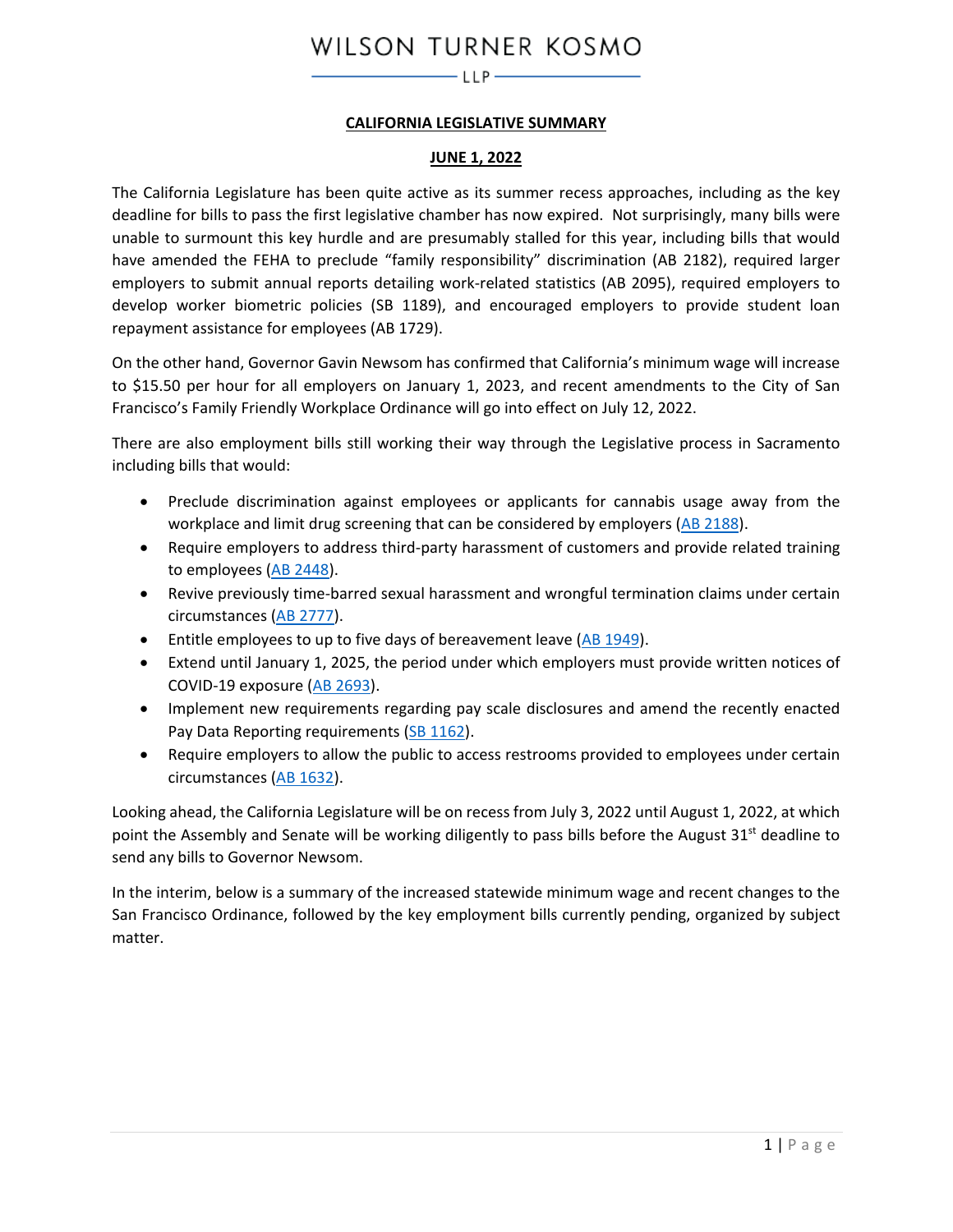# **TABLE OF CONTENTS FOR NEW LAWS AND PENDING BILLS**

#### **NEW LAWS**

#### <span id="page-1-1"></span><span id="page-1-0"></span>**California**

#### **Statewide Minimum Wage to Increase to \$15.50 on January 1, 2023**

Enacted in 2016, SB 3 implemented a series of annual increases to the statewide minimum wage until reaching \$15.00 per hour. Presently, the statewide minimum wage is \$15.00 per hour for employers with 26 or more employees, and \$14.00 per hour for employers with 25 or fewer employees (with the minimum wage for these smaller employers scheduled to increase to \$15.00 per hour on January 1, 2023).

However, SB 3 also contains provisions requiring further minimum wage increases if the Consumer Price Index exceeds certain enumerated levels, which it has over the last year. Accordingly, the statewide minimum wage will increase to \$15.50 per hour for all employers, regardless of the number of employees, on January 1, 2023. The minimum salary threshold necessary to maintain an employee's exempt status will also increase to \$64,480 annually and to \$5,373.33 per month on January 1, 2023.

Separately, there is an effort to qualify for the November 2022 general election ballot an initiative entitled the Living Wage Act of 2022 that would increase the statewide minimum wage, ultimately to \$18.00 per hour. If enacted, the minimum wage for larger employers (26 or more employees) would increase by \$1 per hour annually beginning January 1, 2023, until reaching \$18.00 on January 1, 2025. For smaller employers (25 or fewer employees), the minimum wage would increase by \$1 per hour annually beginning January 1, 2024, until reaching \$18.00 on January 1, 2026. More information about this proposed initiative is available at: [https://oag.ca.gov/system/files/initiatives/pdfs/21-](https://oag.ca.gov/system/files/initiatives/pdfs/21-0043A1%20%28Minimum%20Wage%29.pdf) [0043A1%20%28Minimum%20Wage%29.pdf.](https://oag.ca.gov/system/files/initiatives/pdfs/21-0043A1%20%28Minimum%20Wage%29.pdf)

#### <span id="page-1-2"></span>**Local Ordinances**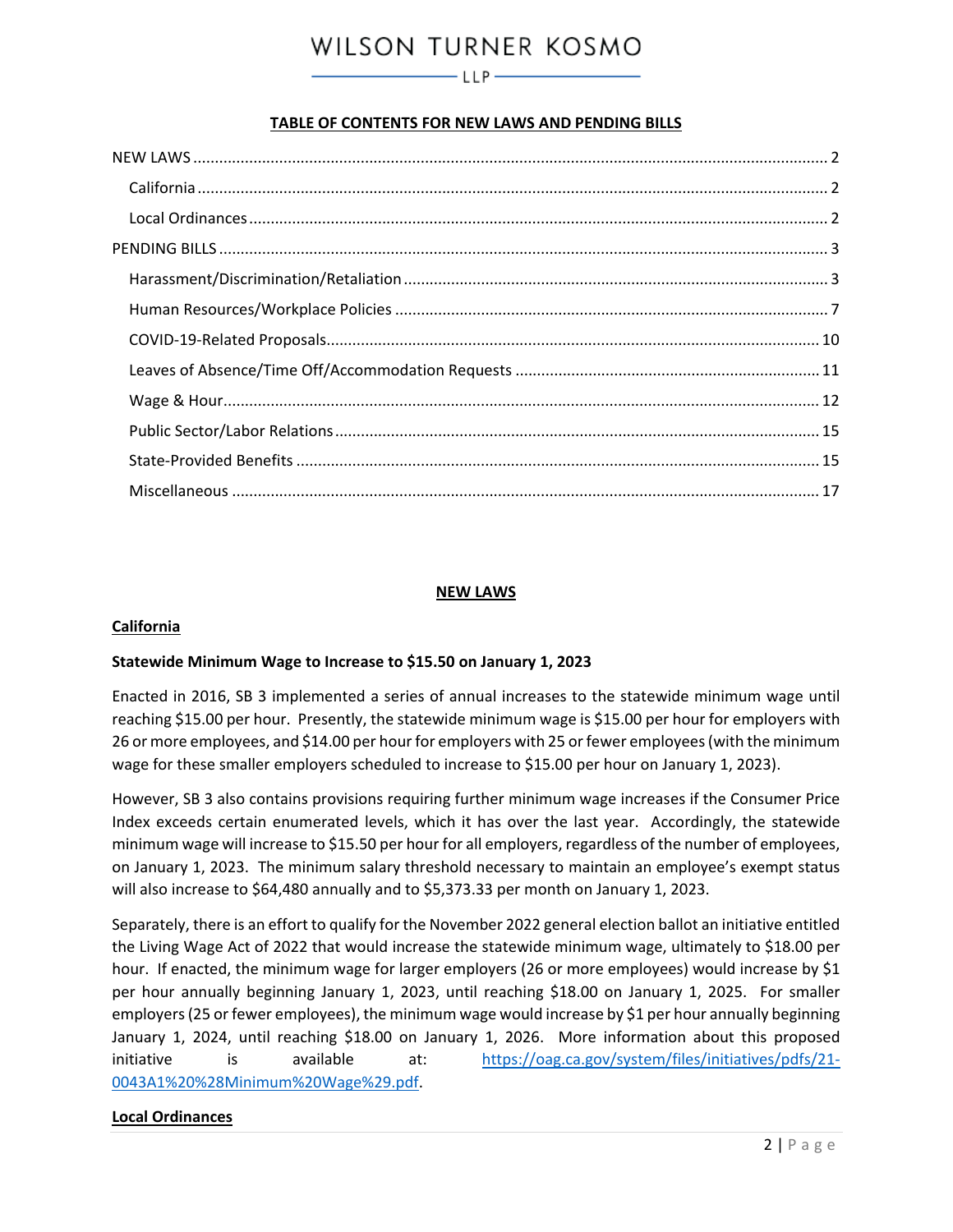#### **San Francisco Amends Family Friendly Workplace Ordinance**

In 2014, the Family Friendly Workplace Ordinance became operative in San Francisco. It gave certain employees the right to request flexible or predictable work arrangements to assist with caregiving responsibilities. On March 14, 2022, the City of San Francisco amended its Family Friendly Workplace Ordinance. The amendments will go into effect July 12, 2022 and will affect any employer with 20 or more employees (in any location) which has workers either *working in* or *telecommuting out of* San Francisco. Pursuant to the amendment, the ordinance will apply to employers whose employees telecommute out of San Francisco if the employer maintains an office or worksite within the city of San Francisco at which the employee may work, or prior to the COVID-19 pandemic was permitted to work.

The ordinance covers employees who are employed in San Francisco, have been employed for six months or more by their current employer, and work at least eight hours *per week* in San Francisco on a regular basis.

While the existing ordinance simply gives employees the right to request flexible or predictable work arrangements, the amendment will *require* employers to provide predictable or flexible working arrangements for qualifying caregiving responsibilities upon request by the employee except where it would create an undue hardship, as defined. The amendment also requires employers to engage in a good-faith interactive process to find predictable or flexible arrangements. There are specific requirements for responding to an employee request, including that the employer must respond to a request in writing within 21 days, must explain the basis for any denial, and – if a request is denied – must engage in a good faith interactive process to determine an alternate flexible or predictable working arrangement that is acceptable to the employee and employer. An employer may deny a flexible or predictable working arrangement only if granting such an arrangement would cause the employer undue hardship by causing the employer significant expense or operational difficulty when considered in relation to the size, financial resources, nature, or structure of the employer's business.

The ordinance, as amended, protects caregiving for a child/children under the age of 18, a person/persons with a serious health condition in a family relationship with the employee, or any person age 65 or older who is in a family relationship with the employee. "Family relationship" is defined as a relationship in which a caregiver is related by blood, legal custody, marriage, or domestic partnership to another person as a spouse, domestic partner, child, parent, sibling, grandchild, or grandparent.

#### <span id="page-2-0"></span>**PENDING BILLS**

#### <span id="page-2-2"></span><span id="page-2-1"></span>**Harassment/Discrimination/Retaliation**

#### **Protections for Non-Work-Related Marijuana Usage and Limitations on Testing (AB 2188)**

This bill addresses concerns that some employer drug testing focuses on the presence of so-called "nonpsychoactive cannabis metabolites" that do not indicate actual impairment at work as opposed to simply revealing an employee may have smoked marijuana at some point and away from the workplace. It is also intended to encourage employers to rely more on testing for tetrahydrocannabinol (TCC), which measures active impairment or psychoactive effects. Accordingly, it would amend the FEHA to preclude discrimination against an employee or applicant based upon (a) the person's use of cannabis off the job and away from the workplace; or (b) an employer-required drug screening test that has found the person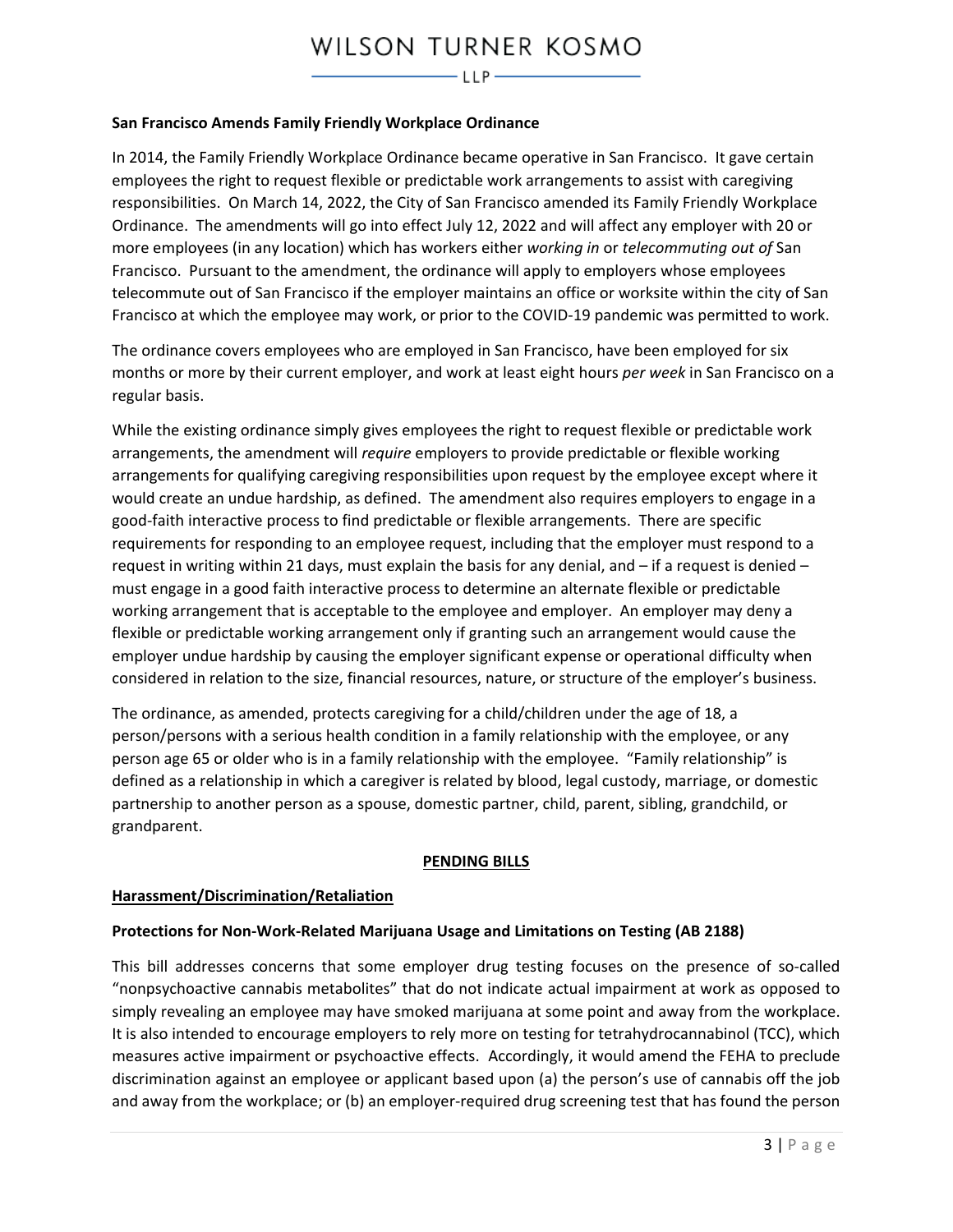to have nonpsychoactive cannabis metabolites in their urine, hair, or bodily fluids. Given the bill's purpose, while it limits testing for nonpsychoactive cannabis metabolites, it does not limit THC testing.

To address employer concerns raised with prior versions, this bill would not permit employees to be impaired by or to use cannabis at work, nor would it affect an employer's rights or obligations to maintain a drug and alcohol-free workplace, as specified under Health and Safety Code section 11362.45. This bill would not apply to employees in the building and construction trades and would not preempt state or federal laws requiring employee testing for controlled substances, including laws requiring employee testing as a condition of receiving federal funding or federal licensing-related benefits.

This bill is similar to AB 1256, which stalled in 2021.

*Status:* Passed the Assembly and is pending in the Senate.

# <span id="page-3-0"></span>**Revival of Sexual Assault and Other Claims (Including Wrongful Termination and Sexual Harassment) (AB 2777)**

Entitled the Sexual Abuse and Cover Up Accountability Act, this bill would address concerns that victims of sexual assault may need additional time to pursue legal claims by modifying the statute of limitations for two types of sexual assault claims.

The first change would involve claims of adult sexual assault and addresses concerns that a recent extension of the relevant statute of limitations to 10 years was insufficient to revive otherwise stale claims. For background, in 2019, California enacted AB 1619 extending the statute of limitations for sexual assault from two to ten years. However, AB 1619 did not expressly state that it was intending to revive otherwise time-barred claims. Thus, AB 2777 would provide that any sexual assault claim (as defined) based upon conduct that occurred after January 1, 2009 (ten years preceding AB 1619) and commenced after January 1, 2019, which would have been barred solely because of the statute of limitations, is timely if filed by December 31, 2026.

The second change has greater potential applicability to employers and involves damages suffered because of a cover up of sexual assault "or other inappropriate conduct, communication, or activity of a sexual nature," which could include "related claims" including wrongful termination and sexual harassment. For such claims that would otherwise be barred because the statute of limitations expired before January 1, 2023, it would allow such claims to be revived if filed between January 1, 2023 and December 31, 2023. This provision could theoretically apply to *any* time-barred covered claim, and does not have a limit on the age of the claims that may be revived.

To qualify for this claim revival, a plaintiff would be required to allege all of the following: (a) they were sexually assaulted or subjected to other inappropriate conduct, communication, or activity of a sexual nature; (b) one or more entities are legally responsible for damages arising out of this alleged conduct; and (c) the entity or entities (including their agents, officers or employees) engaged in or attempted to engaged in a "cover up" of a *previous instance* of sexual assault or other inappropriate conduct by an alleged perpetrator of such abuse.

For purposes of this new law, "cover up" would mean a concerted effort to hide evidence relating to a sexual assault or other inappropriate conduct, communication or activity of a sexual nature that incentivizes individuals to remain silent or prevents information relating to this behavior from being public or disclosed to the plaintiff, including the use of non-disclosure or confidentiality agreements.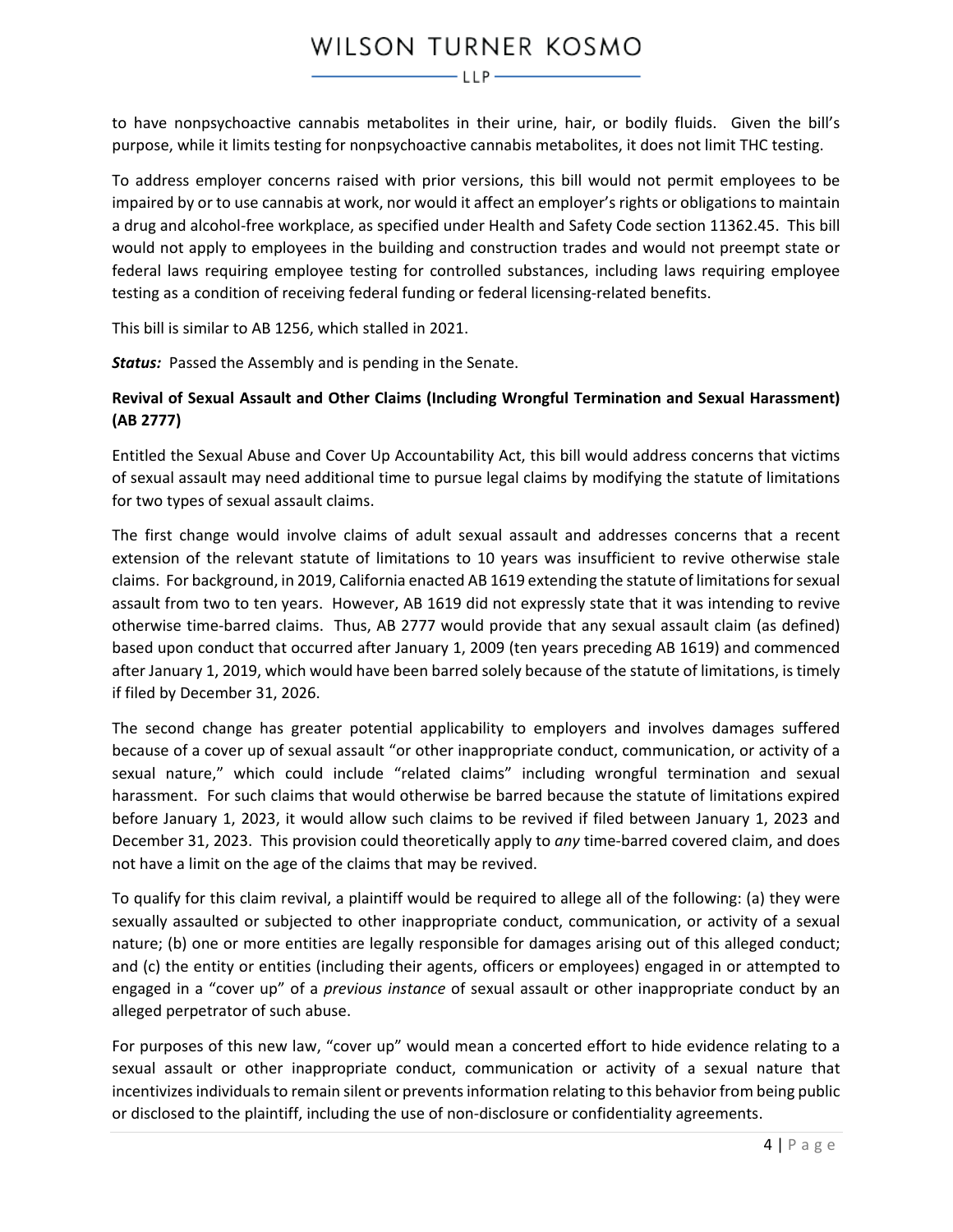As noted, if revival occurs, it will apply to any "related claims" arising out of the misconduct, including for wrongful termination and sexual harassment, except for claims (a) litigated to finality in a court of competent jurisdiction before January 1, 2023, or (b) that have been compromised by a written settlement agreement between the parties entered into before January 1, 2023.

*Status:* Unanimously passed the Assembly and is pending in the Senate.

# **Retaliation Protections Related to Natural Disasters (SB 1044)**

This bill responds to media reports of employees killed or injured during recent natural disasters (e.g., warehouse employees affected the December 2021 tornado outbreak, or domestic workers forced to work during California's fire outbreaks). Accordingly, it would preclude employers from taking or threatening adverse action against employees who refuse to report to or who leave a workplace within the affected area because the employee felt unsafe due to a "state of emergency" (as defined) or an "emergency condition." This provision would *not* apply to a number of employers and employees, including first responders, disaster service workers, health care workers, employees working on a military base, and utility workers. It would also preclude all employers from preventing employees from accessing their mobile devices or other communications device for seeking emergency assistance, assessing the safety of the situation, or communicating with a person to verify their safety.

For purposes of this bill, "state of emergency" would be defined as any of the following that is declared in the county where a worker lives or works, but *is not* a health pandemic, and poses an imminent and ongoing risk of harm to the worker, the worker's home or the worker's workplace: (1) a Presidential declaration of a major disaster or emergency caused by natural forces, (2) a declared state of emergency under the Government Code; or (3) a federal, state, regional or county alert of imminent threat to life or property due to a natural disaster or emergency. "Emergency condition" would mean the existence of either (1) conditions of disaster or extreme peril to the safety of persons or property at the workplace caused by natural forces or a criminal act; or (2) an order to evacuate a workplace, a worker's home or the school of a worker's child due to natural disaster or a criminal act. The bill defines "feels unsafe" to mean that a reasonable person, under the circumstances known to the employee at the time, would conclude there is a real danger of death or serious injury if that person enters or remains on the premises. However, the bill also provides that it is intended to apply only to emergency conditions positing an imminent risk of harm and not simply to an official state of emergency that remains in place (i.e., COVIDtype restrictions).

As in other time-off contexts, an employee will be required, when feasible, to notify the employer of the state of emergency or emergency condition requiring the employee to miss or leave work. If such notice is not feasible, the employee shall notify the employer of these conditions afterwards.

The bill specifies that in a PAGA action for violations of the chapter, an employer shall have the right to cure alleged violations as set forth in Labor Code Section 2699.3.

*Status:* Passed the Senate and is pending in the Assembly.

# <span id="page-4-0"></span>**Preventing Harassment of Customers (AB 2448)**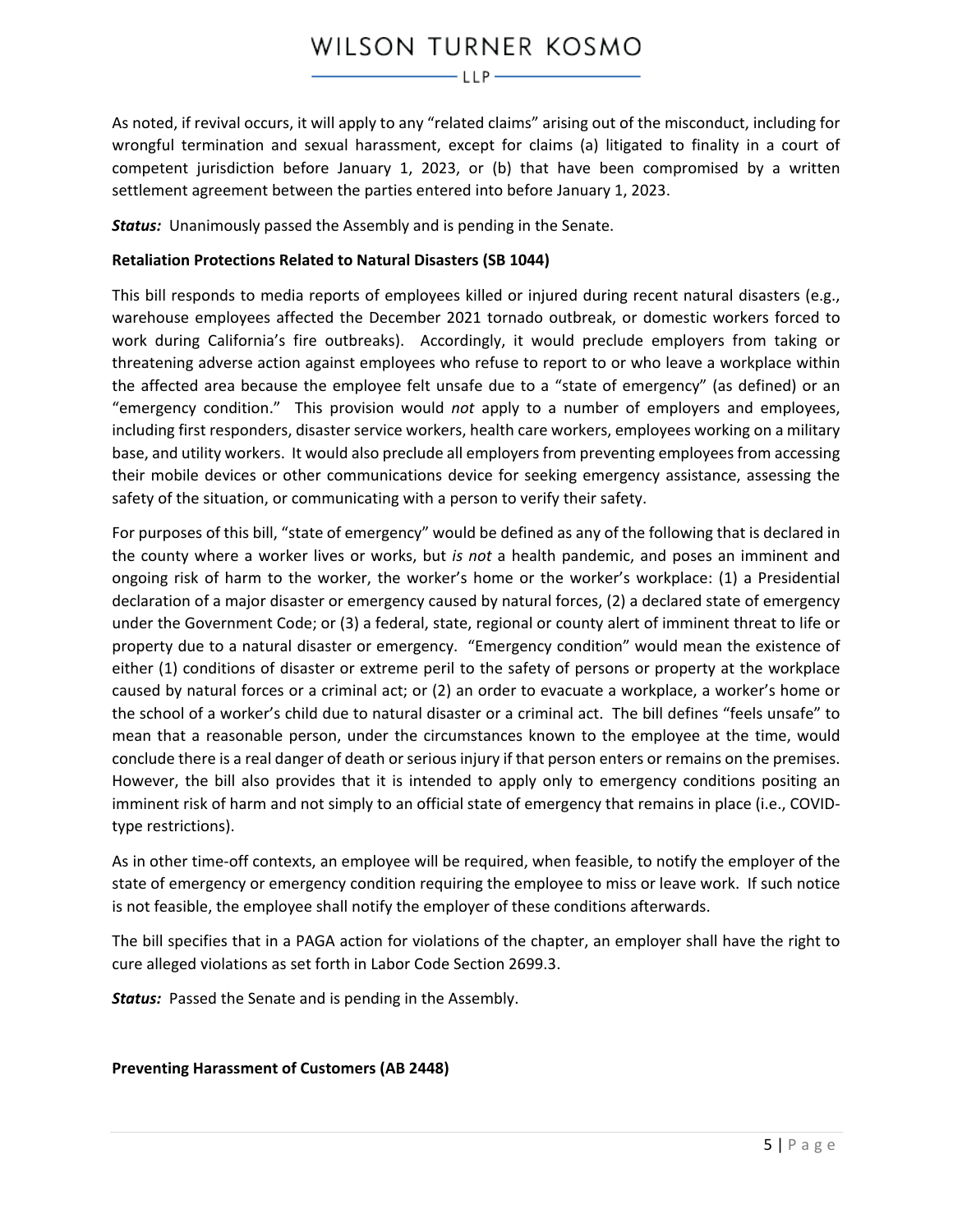California's Unruh Civil Rights Act (Civil Code section 51 *et seq.*) prohibits business establishments from discriminating (i.e., withholding services or denying accommodations) based on specified characteristics, including sex, race, religion, sexual orientation, medical condition, national origin or immigration status. Citing concerns about increased bias-based harassment of the public (particularly against Asians following the pandemic), this bill would require certain businesses to address the harassment of their customers on their premises and to provide training to their employees regarding how to identify discrimination and harassment.

Specifically, private businesses with a physical presence in California that are open to the public and have 100 or more employees in California, would be required to address the harassment (as defined) of customers on their "premises," whether by the businesses' employee or a third-party not affiliated with the business. A business's premises would include areas inside the building that are under the business's possession, management or control, as well as areas outside of the building if under the business's possession, management or control, such as parking lots and outdoor eating areas.

"Harassment" would be defined as "words, gesture, or actions directed at a specific person without the consent of the person on account of any characteristic listed or defined in [the Unruh Civil Rights Act], or because the person is perceived to have one or more of those characteristics or because the person is associated with a person who has or is perceived to have one or more of these characteristics." As presently drafted, this definition of "harassment" appears to differ from the physically violent behavior needed for temporary restraining order purposes, and from the "severe or pervasive" standard used for FEHA harassment purposes.

Covered businesses will be required to do all of the following: (1) post in a visible and conspicuous space a DFEH-created sign notifying customers of their rights and how to report harassment, (2) ensure employees receive training regarding such third-party bias-based harassment, and (3) develop a policy regarding how the business collects and maintains data related to such third-party harassment, collect and maintain data in accordance with this policy, notify employees of the policy, and provide this data to the DFEH upon request. Businesses would not be required to affirmatively intervene in harassment upon their premises but would be precluded from retaliating against any employee for actions taken or not take pursuant to these new requirements.

Similar to current FEHA harassment training requirements, the DFEH will be required by June 30, 2024, to develop and make available an online training course for employees regarding discrimination and harassment at businesses (at least one hour in length by no longer than two hours, with no distinction between the training required for supervisory and nonsupervisory employees). The DFEH will also be required to provide certificates of training that would be portable across employers. By January 1, 2025, covered businesses will be required to provide such training to all employees in the state who interact with the public. Thereafter, businesses must provide refresher training every two years to employees who interact with the public and provide this training to new employees within six months of being hired or promoted, unless the employee has received the training from a prior employer within the two years preceding their hire. Such training would need to take place during regularly scheduled work hours, on paid time and at a time dedicated solely to the training.

*Status:* Unanimously passed the Assembly and is pending in the Senate.

# **DFEH Acting in Public Interest (AB 2662)**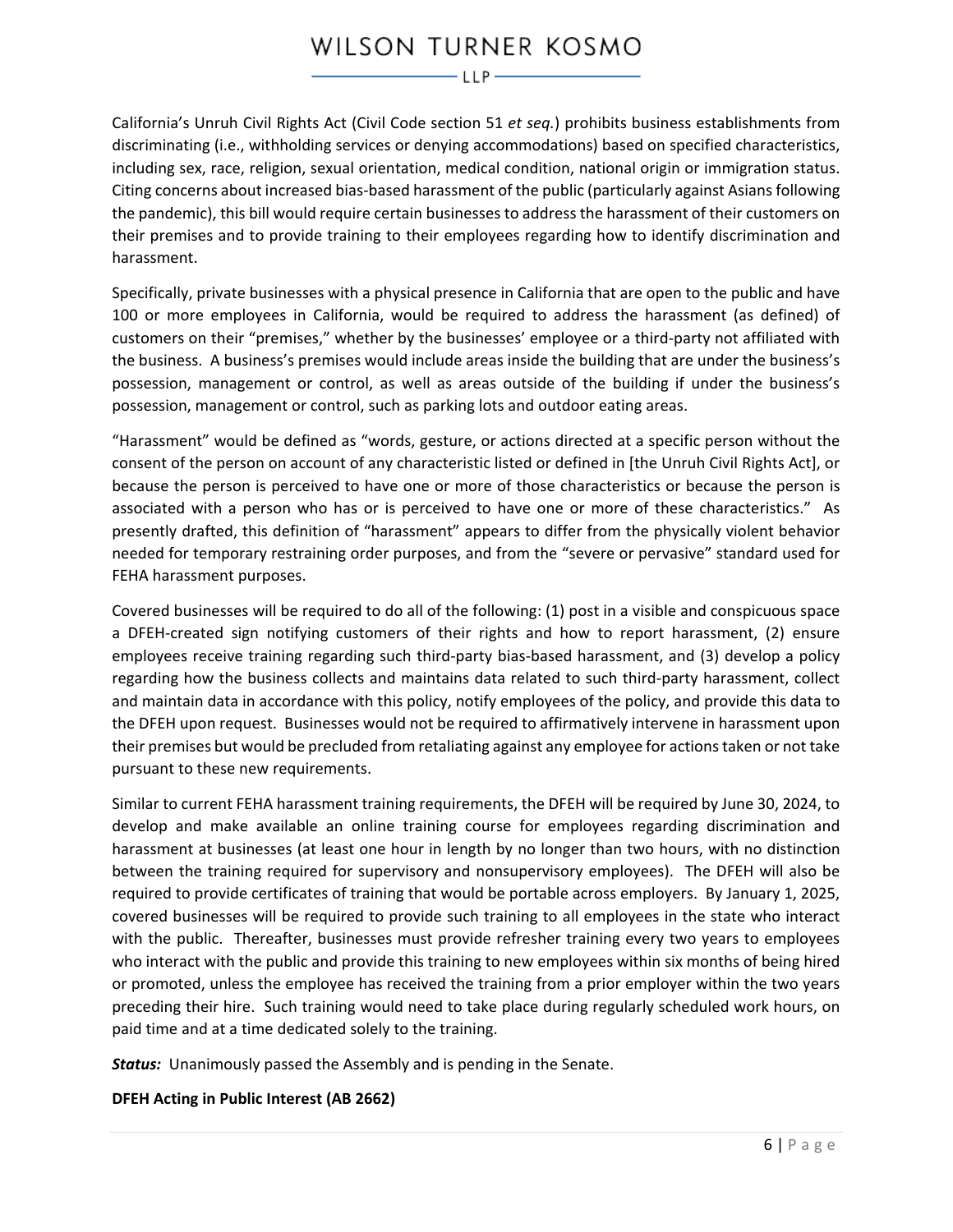This bill would declare that in enforcing the FEHA, the DFEH represents the state and effectuates the declared public policy of California to protect the rights of all persons to be free from unlawful discrimination and other violations of the FEHA. The bill states that it is intended to be declarative of existing law and to codify the holding in *Department of Fair Employment and Housing v. Cathy's Creations, Inc*. (2020) 54 Cal.App.5th 404, 410.

**Status:** Passed the Assembly and is pending in the Senate Judiciary Committee.

## <span id="page-6-1"></span>**Human Resources/Workplace Policies**

## **Expansion of Limits on Settlement Agreement Confidentiality (SB 1149)**

Existing law prohibits settlement agreements from containing confidentiality agreements that prevent disclosure of factual information related to specified claims or causes of action, including harassment. This bill would prohibit confidentiality provisions in settlement agreements that limit disclosure of factual information related to actions for damages regarding a defective product or environmental condition that poses a danger to public health or safety – that is, a product or condition that has caused, or is likely to cause, significant or substantial bodily injury or illness or death. This bill does not preclude a confidentiality provision regarding medical information or personal identifying information regarding an injured person, the amount of the settlement, or trade secrets (but disclosure of trade secrets may only be restricted based on a court order). Although not obviously applicable to most common disputes between employers and employees, practitioners should take note as public safety could be implicated by certain settlements of employment disputes, and this bill would provide that an attorney's failure to comply with these provisions is a ground for professional discipline. Notably, any person, including a representative of the media, can challenge any provision that restricts disclosure of covered information.

*Status:* Passed the Senate and is pending in the Assembly.

# **Changes Regarding Pay Scale Postings and Annual Pay Data Reporting (SB 1162)**

Pay equity concerns have been a primary legislative focus recently, and this law would update several recently enacted laws regarding pay scales and pay data reporting.

<span id="page-6-0"></span>• Pay Scale Posting

Labor Code section 432.3 presently requires an employer, upon reasonable request, to provide the pay scale for a position to an applicant after the applicant has completed an initial interview with the employer. This bill would require employers with 15 or more employees to post the pay scale within any job posting. Employers with 15 or more employees would also be required to provide the pay scale to a third party engaged to announce/post/publish a job posting, and the third party must include the pay scale in the job posting. Employers with fewer than 15 employees would still be required to provide the pay scale to an applicant upon reasonable request. While section 432.3 presently only requires employers provide such pay scales to "applicants," this bill would also require employers, upon reasonable request, to provide pay scale information to current employees in connection with the employee's current position. For purposes of this new requirement, "pay scale" means a salary or hourly wage range.

Employers would also be required to maintain records of a job title and wage rate history for each employee for the duration of employment plus three years after the end of employment. The Labor Commissioner would be entitled to inspect these records.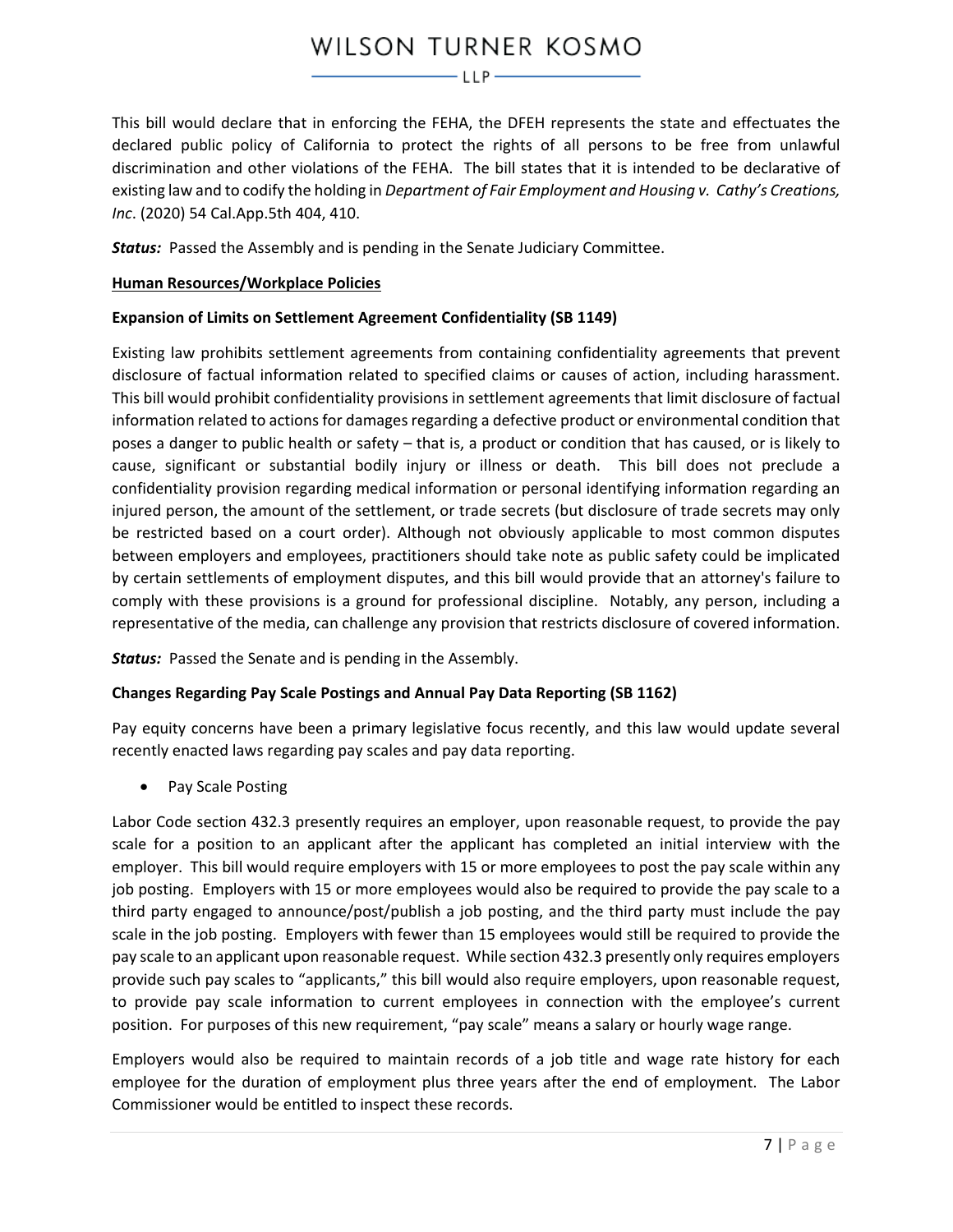The bill would allow aggrieved individuals to file a civil action or a written complaint with the Labor Commissioner, establish a civil penalty of \$100 to \$10,000 per violation, and create a rebuttable presumption in favor of an employee's claim if an employer fails to keep required records.

Responding to employer concerns these Labor Code requirements potentially subject them to representative actions under the Private Attorneys General Act (PAGA), this bill would allow employers the opportunity to "cure" any PAGA claim after receiving notice, and outlines the specific methods for cure, depending on the violations alleged.

• Annual Pay Data Reporting

In 2020, California enacted SB 973 requiring private employers with 100 or more employees to file an annual Employer Information Report (EEO-1) pursuant to federal law and to submit a pay data report to the DFEH, including the number of employees by race, ethnicity, and sex in specified job categories. SB 973 allowed employers to comply with this new reporting requirement by submitting an EEO-1 to DFEH containing the same or substantially similar pay data information.

As often happens in California, SB 1162 would amend these new reporting requirements in several respects. First, while private employers with 100 or more employees must annually submit a pay data report to DFEH, this bill would also require employers with 100 or more employees to submit a separate pay data report for employees hired through labor contractors, and to disclose on the pay data report the ownership names of all labor contractors used to supply employees. The bill's author states this expansion to include labor contractor-related hiring is to combat employers trying to circumvent the current pay data reporting limited to employees, and to expand the information collected when assessing pay equity issues. For purposes of this new law, a "labor contractor" means an individual or entity that supplies, either with or without contract, workers to perform labor within the client employer's usual course of business.

Second, the pay data report would also now be required to include median and mean hourly rates for each combination of race, ethnicity, and sex within each job category. Third, employers would no longer be permitted to submit an EEO-1 in lieu of a pay data report.

Fourth, while the authors of SB 973 had previously stated these pay data reports would not be published, this bill would require the DFEH to publish private employer pay data reports on a public internet website, with the publication start date depending on the employer size (i.e., employers would 1000 or more employees would start in 2025, those with 500 or more in 2026, and those with 250 or more employees in 2027 and each year thereafter). However, the DFEH would not publish any individually identifiable information associated with a specific person. Responding to employer concerns this publication may lack necessary context, the DFEH would be required to provide a mechanism on its website for visitors to view additional information the employer wishes to provide regarding its pay data.

Fifth, this bill would impose new civil penalties of \$100 per employee on an employer who fails to file the required report for a first offense, and \$200 per employee for subsequent violations. Sixth, it would require these reports be due by the second Wednesday of May of each year (beginning in May 2023) rather than the current March 31<sup>st</sup> deadline.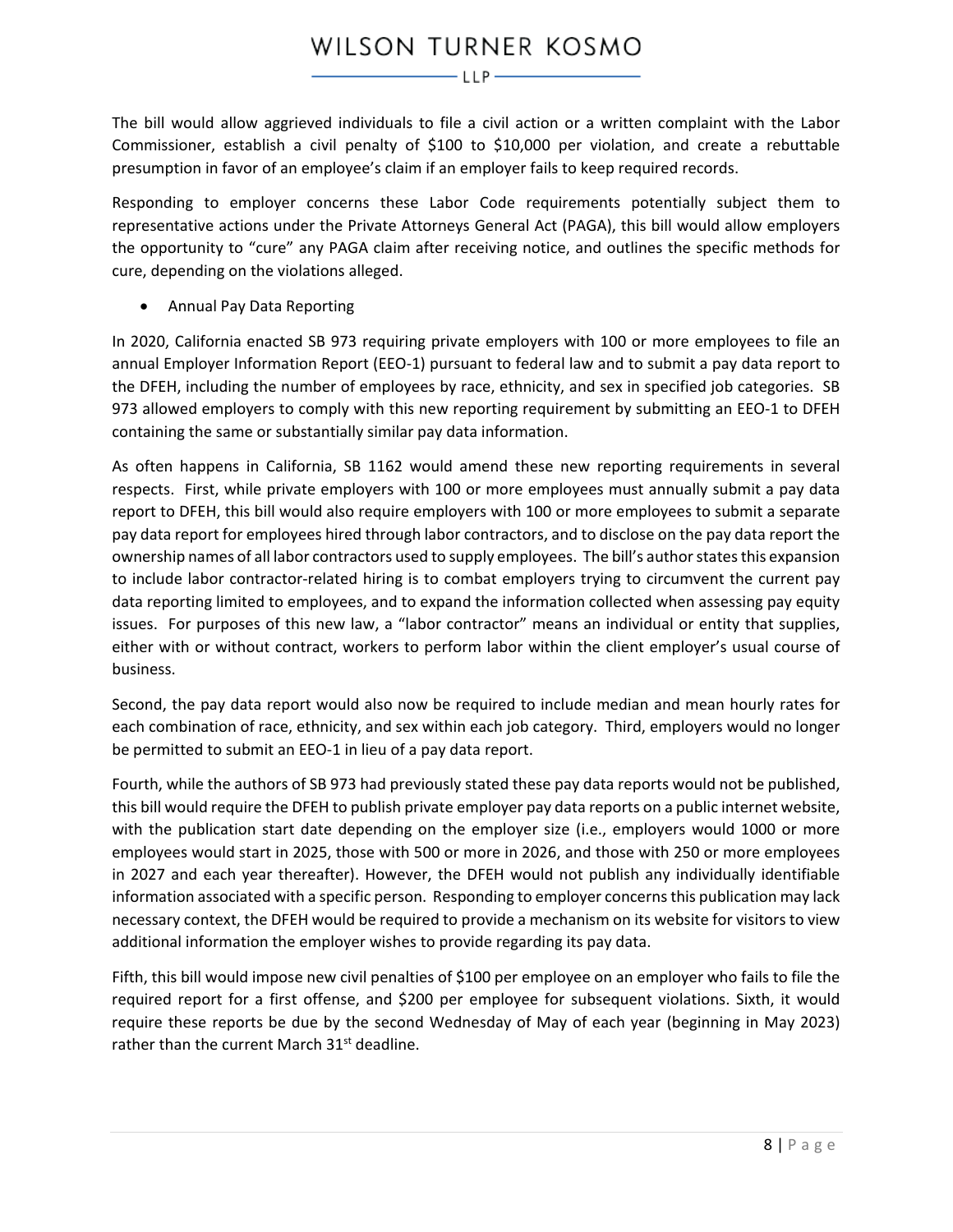Lastly, responding to employer concerns these published reports will subject them to suit but without sufficient context, SB 1162 would specifically provide those civil actions based solely upon these pay data reports will be subject to a pleading challenge.

*Status:* Passed the Senate and is pending in the Assembly Labor and Employment and Judiciary Committees.

## **Expansion of Businesses Required to Post Human Trafficking Notice (AB 1661)**

Existing law requires specified businesses and other establishments, including, among others, airports, rail stations, certain medical facilities, and hotels, to post a notice, as developed by the Department of Justice, which contains information relating to slavery and human trafficking, and imposes penalties for failing to comply. This bill would additionally require businesses providing hair, nail, and skin care (as defined) to post the notice.

*Status:* Unanimously passed the Assembly and is pending in the Senate Judiciary Committee.

## **Background Checks Involving Date of Birth and Driver's License Information in Court Records (SB 1262)**

Background check companies typically use an individual's date of birth or driver's license information to effectively locate information related to an applicant or employee when performing a background check through court records, and to avoid the risk of returning information about another person with the same name. However, a recent California appellate court decision in *All of Us or None of Us v. Hamrick* (2021) 64 Cal.App.5th 751, held that California Rule of Court 2.507 precluded electronic access to such information in court records. Responding to concerns that this interpretation would complicate background checks and potentially lead to unverifiable "false hits" based on common names, this bill would specifically authorize searches and filtering of publicly accessible court records based on a criminal defendant's driver's license number or date of birth, or both.

*Status:* Unanimously passed the Senate and is pending in the Assembly.

# **Creation of Ultrahigh Heat Standard and Revision of Wildfire Smoke Standard (AB 2243)**

Existing law, the California Occupational Safety and Health Act of 1973 (OSHA), requires employers to comply with certain safety and health standards, including a heat illness standard to prevent heat-related illness in outdoor places of employment and a standard for workplace protection from wildfire smoke. This bill would require the Division of Occupational Safety and Health to submit a rulemaking standard to *consider* revising the heat illness standard to include an "ultrahigh" heat standard for employees in outdoor places of employment for heat in excess of 105 degrees Fahrenheit, which will include mandatory paid rest and recover breaks every hour, accessible cool water, and increased employer monitoring of employees for symptoms of heat-related illnesses, and to require employers to provide a copy of the Heat Illness Prevention Plan to all new employees upon hire and when temperatures first exceed 80 degrees and to all employees on an annual basis. The bill would also require a rulemaking proposal to consider revising the wildfire smoke standard to reduce the existing air quality index threshold at which respiratory protective equipment becomes mandatory and to remove the requirement that the employer reasonably anticipate the employees may be exposed to wildfire smoke. Finally, the bill would require the division to consider developing or revising regulations related to additional protections related to acclimatization to higher temperatures and training programs for outdoor employees in administering first aid related to extreme heat-related illnesses. The bill would require the division to submit these rulemaking proposals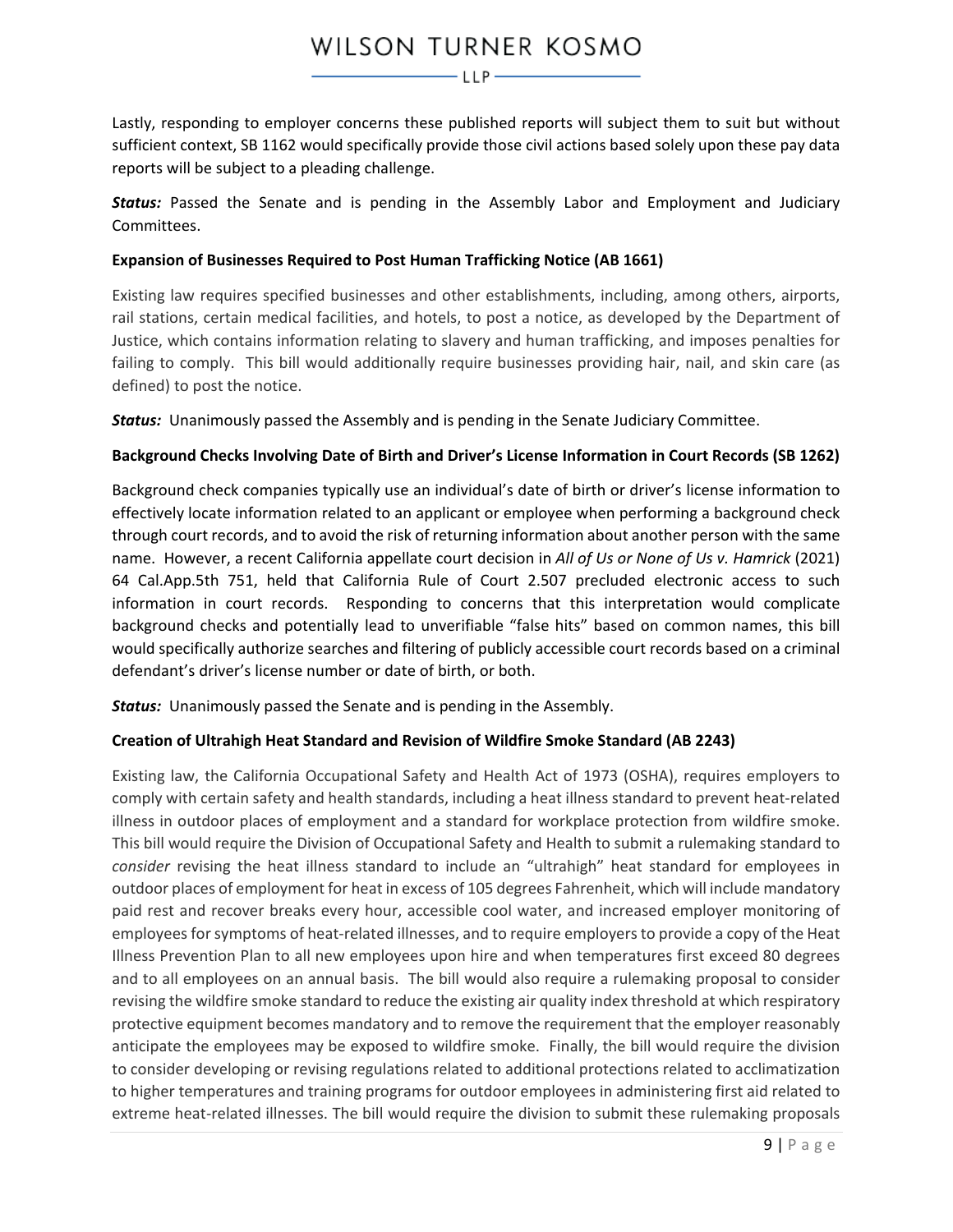$-\mathsf{LLP}-$ 

before January 1, 2024, and require the standards board to review and adopt revised standards before July 1, 2024.

*Status:* Passed the Assembly and is pending in the Senate.

# **Creation of Advisory Committees Re: Extreme Heat and Humidity (AB 1643)**

This bill would require the Labor and Workforce Development Agency to establish an advisory committee to study the effects of extreme heat on California's workers and to recommend regulatory changes to improve the state's understanding of the effects of extreme heat on California's workers and economy and report its findings no later than January 1, 2025.

*Status:* Unanimously passed the Assembly and is pending in the Senate.

## **Employee and Subcontractor Compliance with Workplace Safety Requirements at Live Events (AB 1775)**

This bill applies to "contracting entities," defined as bodies that contract with an entertainment events vendor to set up, produce, and tear down a live event at a public events venue – including state or county fairgrounds, state parks, the University of California or California State University. The bill requires the contracting entities to require an entertainment events vendor to certify for their employees and subcontractors' employees that those individuals have complied with specified training, certification, and workforce requirements, including that employees involved in setting up, tearing down, or the production of a live event at the venue have completed proscribed OSHA training. The bill imposes civil penalties against entertainment events vendors for violation of the requirement.

*Status:* Passed the Assembly and is pending in the Senate.

#### **Establish Juneteenth as a State Holiday (AB 1655)**

This bill would add June 19, known as "Juneteenth," as a state holiday and would authorize state employees to elect to take time off with pay, with specified exemptions.

*Status:* Unanimously passed the Assembly and is pending in the Senate.

#### <span id="page-9-1"></span>**COVID-19-Related Proposals**

# <span id="page-9-0"></span>**Extended Employer Notice Requirements Regarding COVID-19 Exposure and Expanded Cal-OSHA Powers (AB 2693)**

In 2020, California enacted new mandatory employer notification requirements related to potential COVID-19 exposures in the workplace. (AB 685, codified at Labor Code section 6409.6 and 6325.) Specifically, if an employer or a representative of the employer receives a "notice of potential exposure to COVID-19," the employer must provide statutorily enumerated notices within one business day of the notice of potential exposure, and potentially may also have to provide separate notice to local public health agencies within 48 hours. Cal-OSHA also can prohibit employer access to and usage of portions of the worksite that may constitute an imminent hazard to employees due to potential COVID-19 exposure. These requirements are set to expire on January 1, 2023. The new bill would extend these requirements through January 1, 2025.

*Status:* Passed the Assembly and is pending in the Senate.

#### **Extension of Presumption of Workers' Compensation Coverage for COVID-19 (AB 1751)**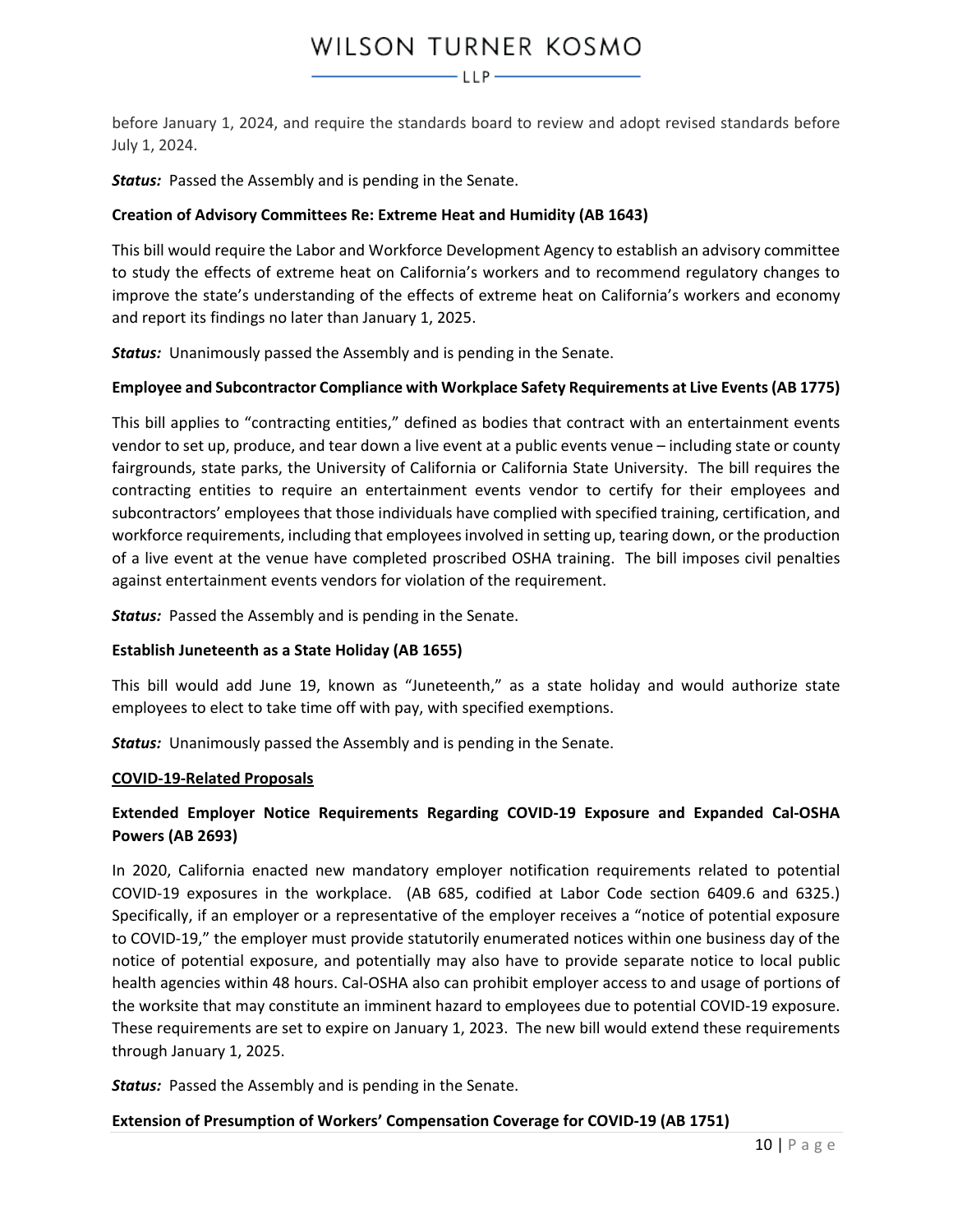# WILSON TURNER KOSMO  $-\mathsf{LLP}-$

On September 17, 2020, California created a rebuttable presumption of workers' compensation coverage for employees who contracted a COVID-19-related illness under certain circumstances, with slightly different rules depending on whether the workplace exposure occurred before or after July 6, 2020. (SB 1159, codified at Labor Code sections 3212.86, 3212.87, and 3212.88.) The original law is set to expire January 1, 2023. This new bill would extend the rules regarding the rebuttable presumption of coverage through January 1, 2025.

*Status:* Passed the Assembly and is pending in the Senate.

## <span id="page-10-1"></span>**Leaves of Absence/Time Off/Accommodation Requests**

#### <span id="page-10-0"></span>**Bereavement Leave Proposed Again (AB 1949)**

An emerging criticism of the California Family Rights Act (CFRA) and the Family Medical Leave Act is that they provide time off to care for a seriously sick family member but provide no time off to the employee in the event the family member passes away.

Accordingly, this bill would require employers to provide up to five days of bereavement leave following the death of an employee's "family member" (e.g., spouse, child, parent, sibling, grandparent, grandchild, domestic partner, or parent-in-law). This bill would apply to private employers with five or more employees and to any state or civil subdivision of the state (e.g., counties and cities), and employees would need to have been employed at least 30 days prior to the commencement of the leave to be eligible. However, it would not apply to employees covered by a collective bargaining agreement that contains specially enumerated provisions, including bereavement leave.

The days of bereavement leave would not need to be consecutive but must be completed within three months of the date of the person's death. For most employers, this bereavement leave would be unpaid (unless the employer has an existing bereavement leave policy requiring paid time off), but an employee may use otherwise accrued or available vacation, personal leave, or compensatory time off. If an employer has an existing leave policy providing less than five paid days of bereavement leave, the employee would still be entitled to five days of bereavement leave, consisting of the number of days of paid leave under the policy and the remaining days of unpaid bereavement leave under this new law.

For permanent state employees, the first three days of bereavement leave would be paid, and those employees would be entitled to request an additional two days without pay, but without the current requirement that these two additional days only apply for out-of-state deaths.

Notably, although this new law would be codified in a new section (Government Code section 12945.7) immediately after the statute creating CFRA, bereavement leave would be considered separate and distinct from time off under the CFRA.

If requested by the employer, an employee would need to provide within 30 days of the first day of the leave documentation of the person's death, including a death certificate or a published obituary or written verification of death, burial, or memorial service from a mortuary, funeral home, burial society, crematorium, religious institution, or government agency. Employers would need to maintain the confidentiality of employees requesting this leave and to treat any documentation obtained as confidential and not disclosed except where required by law.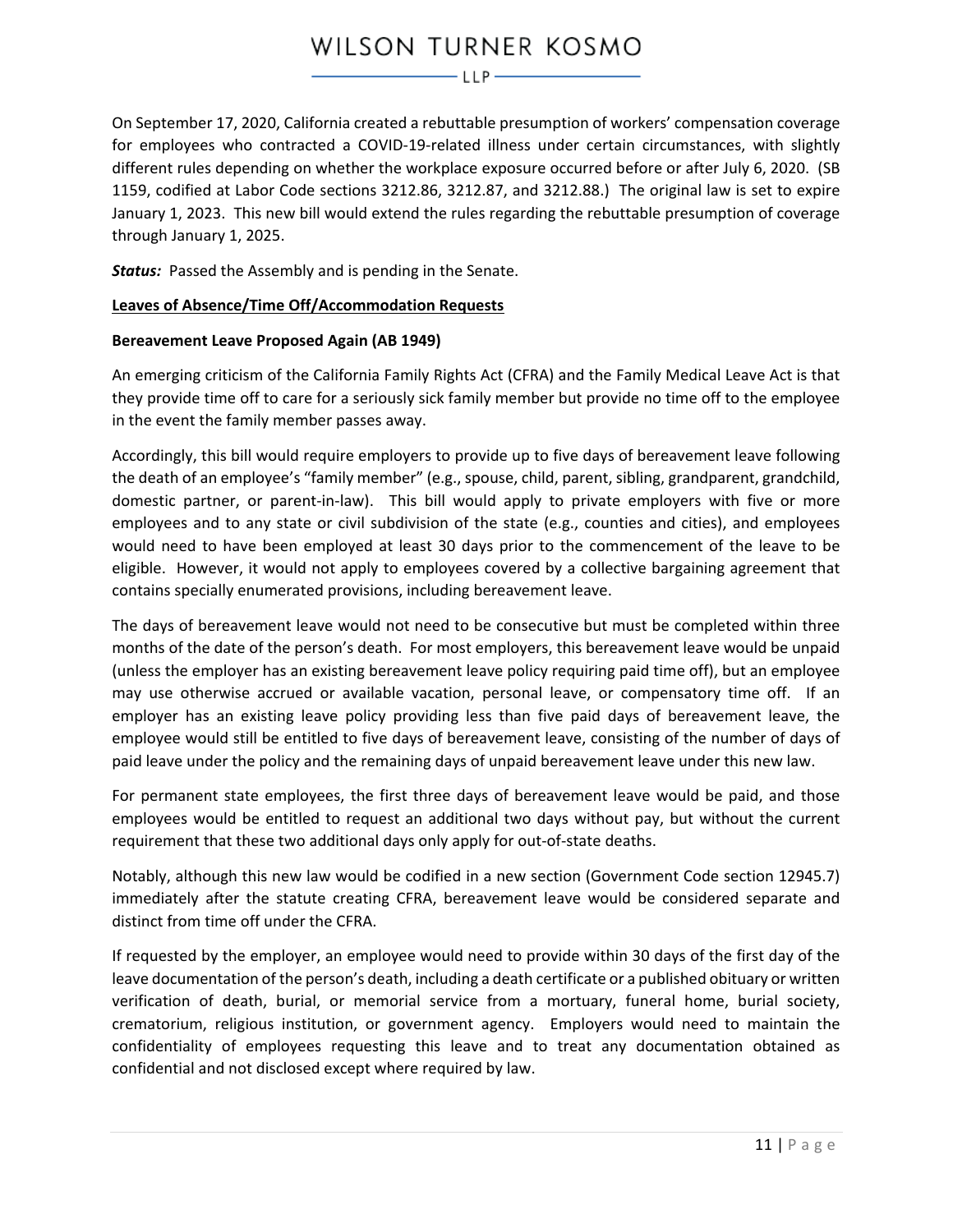$-LLP$ 

Because this new right would be codified at new Government Code section 12945.7, employees who believe they have been discriminated or retaliated against (or denied available time off) would presumably be entitled to the same remedies available for violations of the CFRA and/or the FEHA. However, alleged violations of this new section against smaller employers (i.e., with between five and nineteen employees) would also be subject to the recently created mediation pilot program for CFRA claims against such smaller employers.

Similar bills (including AB 2999 in 2020 and AB 95 in 2021) have stalled. However, several other states (e.g., Oregon and Maryland) and the City of Pittsburgh have recently enacted bereavement leave laws, suggesting this may be an emerging trend.

*Status:* Passed the Assembly with bi-partisan support and is pending in the Senate.

## **Paid Parental Leave for California State University Employees (AB 2464)**

New Education Code section 89519.3 would entitle California State University "employees" (as defined in Government Code section 3562) to a leave of absence with pay for one semester of an academic year, or an equivalent duration, in a one-year period following the birth of a child or placement of a child with an employee for adoption or foster care The leave would need to be taken in consecutive periods unless otherwise agreed to by mutual consent between the employee and an appropriate administrator, and only working days would be charged against the leave of absence.

*Status:* Passed the Assembly and is pending in the Senate.

## **Pay and Benefits for State Employees for National Guard Drills (SB 984)**

Presently, state employees who are members of reserve military units and the National Guard are entitled to an unpaid leave of absence to attend scheduled reserve drill periods or to perform other inactive duty reserve obligations. This bill would repeal these provisions regarding unpaid time off. Instead, state employees, who are already entitled to up to 30 days of compensation for short-term military leave for active-duty military duty, would be able to use these 30 days of paid military leave for periods of inactive duty training or "drills."

*Status:* Unanimously passed the Senate and is pending in the Assembly.

# **Changes to Active-Duty Compensation and Benefits for State Employees (AB 1768)**

Existing law references specific provisions of federal law for purposes of identifying events that establish how long state employees may receive compensation and benefits while serving as members of the California National Guard or a United States military reserve organization. This bill would delete the references to federal law but would leave in place the maximum period of compensation, which is 180 days. The apparent purpose is to remove the possibility for future confusion by state agencies when processing claims.

**Status:** Passed the Assembly and is pending in the Senate Labor Committee.

#### <span id="page-11-0"></span>**Wage & Hour**

#### **PAGA Ballot Initiative Being Considered**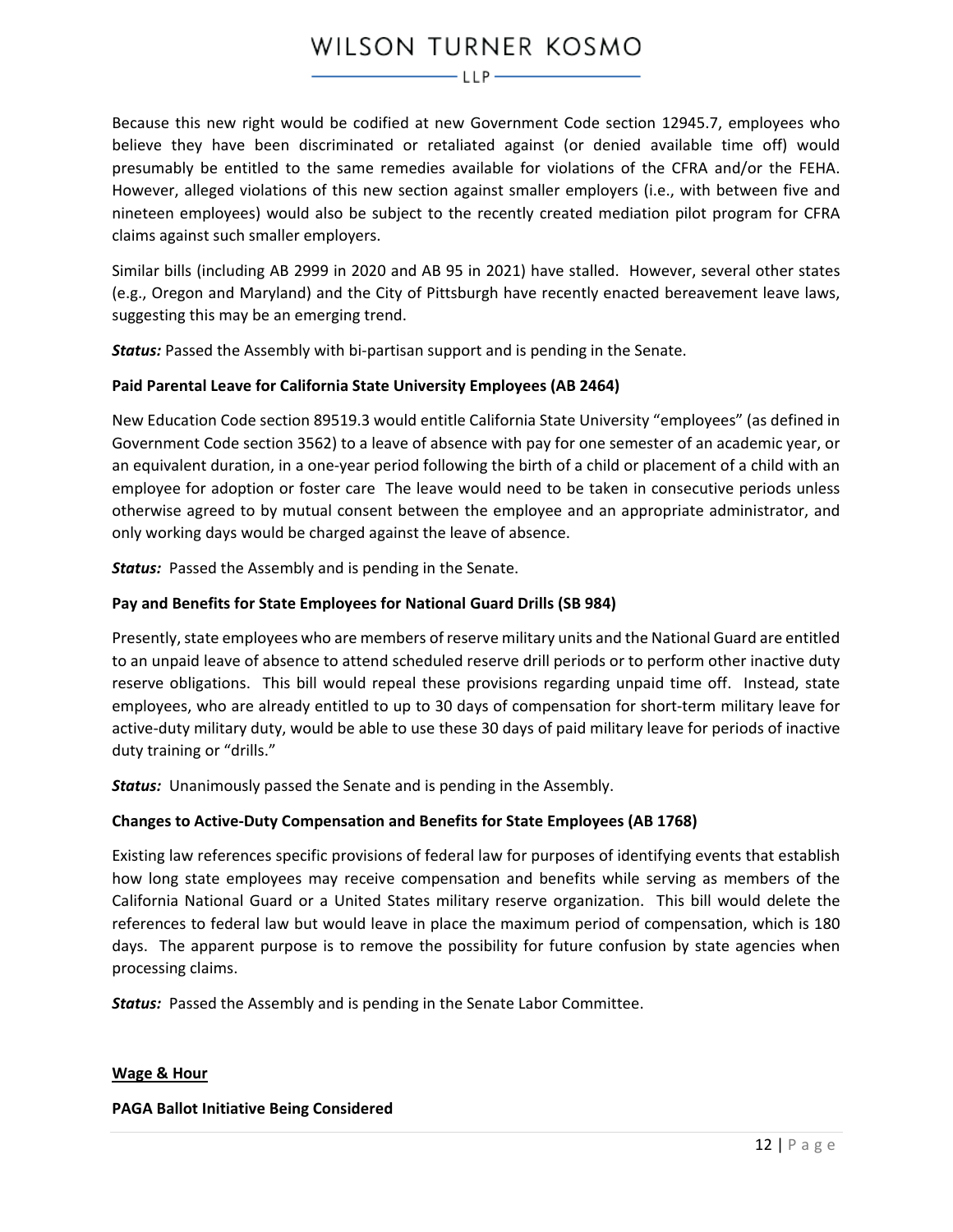# WILSON TURNER KOSMO  $-\mathsf{LLP}$

Efforts are presently underway to gather signatures to qualify for the November 2022 general election ballot an initiative that would materially amend California's Private Attorneys General Act (PAGA). Entitled the California Fair Pay and Accountability Act, this initiative would reinstate the California Labor Commissioner as the primary vehicle for enforcing alleged Labor Code violations rather than employees (or their legal representatives) as so-called "private attorneys general." [\(Link to proposed amendment.\)](https://oag.ca.gov/system/files/initiatives/pdfs/21-0027A1%20%28Employee%20Civil%20Action%29.pdf)

Simply summarized, the initiative would require the state agencies be fully funded (thus removing the stated rationale for PAGA) and would require the state agencies to handle any complaints received. The initiative would also provide that 100% of the award recovery would go to the employees, rather than the current 75% allocation to the LWDA. It would create a consultation unit to enable employers to resolve potential violations without penalty, but it would also enable the Labor Commissioner to obtain double penalties for willful Labor Code violations.

In short, the initiative is intended to remove the potential "in terrorem" threat of class action violations for technical Labor Code violations, in exchange for increased state agency funding, increased recovery directly to the employees and increased penalties against bad actor employers.

If it obtains sufficient signatures by the June 6, 2022 deadline, the initiative will appear on the November 2022 general election ballot.

# **Fast Food Industry Regulations (AB 257)**

This bill would establish the Fast-Food Sector Council within the Department of Industrial Relations (DIR), whose purpose would be to establish minimum standards on wages, working hours, and other working conditions related to the health, safety, and welfare of fast-food restaurant workers. It would define a fast-food restaurant, including that it is a part of a set of restaurants consisting of 30 or more establishments nationally that share a common brand or standards, and that it primarily provides food or beverages in disposable containers for immediate consumption either on or off the premises with limited to no table service.

The bill would also require that fast food restaurant franchisors shall be responsible for ensuring that franchisees comply with a variety of employment, worker, and public health and safety laws and orders, including those related to unfair business practices, employment discrimination, the California Retail Food Code, a range of labor regulations, emergency orders, and standards issued by the council. Franchisors would also be jointly and severally liable for violations of these same laws by their franchisees and the specified laws could be enforced against a franchisor to the same extent that they may be enforced against a franchisee. The bill would prohibit a fast-food franchisee from waiving this provision or from agreeing to indemnify its franchisor for liability.

The bill would give fast food franchisees a cause of action against franchisors for monetary or injunctive relief if the terms of a franchise prevent or create a substantial barrier to a fast food restaurant franchisee's compliance with the specified laws, orders, and regulations, and would establish a rebuttable presumption that any changes in the terms of a franchise that increase the costs of the franchise to the franchisee create a substantial barrier to compliance with these laws and orders.

It would also be unlawful for a fast food restaurant operator to discharge or discriminate or retaliate against any employee because the employee made a complaint or disclosed information regarding employee or public health and safety; the employee instituted, testified in, or participated in a proceeding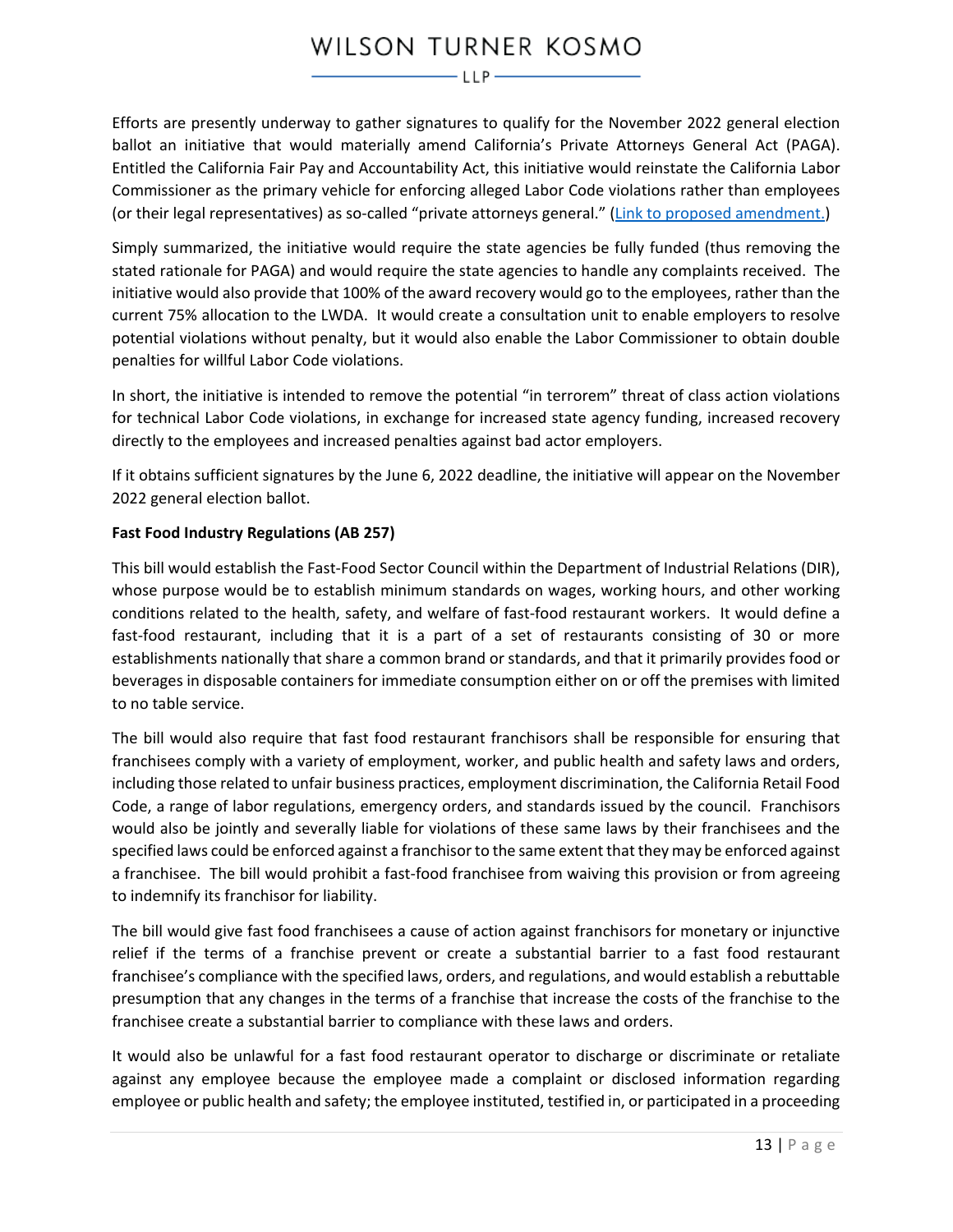relating to employee or public health or safety; or the employee refused to perform work in a fast food restaurant because the employee had reasonable cause to believe the practices or premises of the fast food restaurant would violate any specified worker and public health and safety laws, regulations or orders, or would pose a substantial risk to the health and safety of the employee, other employees, or the public. The bill would create a private right of action for violation of this provision and allow treble damages for lost wages and work benefits, along with attorney's fees and costs. There would be a rebuttable presumption of unlawful discrimination or retaliation if a fast-food restaurant operator discharges or takes any other adverse action against one of its employees within 90 days following the date the operator had knowledge of the employee's protected action.

*Status:* Passed the Assembly and is pending in the Senate Labor Committee and the Senate Judiciary Committee.

## **Further Garment Manufacturing Changes (SB 1260)**

In 2021, California enacted SB 62 to address wage and hour violations in the garment manufacturing industry by, amongst other things, requiring that various entities in the garment manufacturing process (e.g., manufacturers, contractors, brand guarantors, etc.) be jointly and severally liable for damages and penalties flowing from such violations. This bill would specify that such damages for joint and several liability purposes include liquidated damages in an amount equal to the wages unlawfully withheld and liquidated damages in an amount equal to the unpaid overtime compensation due.

*Status:* Passed the Senate and is pending in the Assembly Labor and Employment Committee.

## **Extension of Meal and Rest Period Requirements to Employees of Public Hospitals (SB 1334)**

Existing law requires an employer to provide specified meal and rest periods to employees of private sector hospitals and provides a remedy of one hour of premium pay for missed meal and rest breaks, while excepting employees in the public sector from these requirements. This bill would apply to employees who provide direct patient care or support direct patient care in a general acute care hospital, clinic, or public health setting and who are employed by the state, political subdivisions of the state, municipalities, and the regents of the University of California. Employees would be entitled to one unpaid 30-minute meal period on shifts over 5 hours and a second unpaid 30-minute meal period on shifts over 10 hours, as well as a rest period based on the total hours worked daily at the rate of 10 minutes net rest time per 4 hours worked or major fraction thereof. Employers would be required to pay one hour of pay at the employee's regular rate of compensation for each meal period violation and rest period violation.

*Status:* Passed the Senate and is pending in the Assembly Labor and Employment Committee.

#### **Changes to Final Pay Rules for Seasonal Employees (AB 2133)**

Labor Code section 201 currently regulates the payment of wages after an employer discharges an employee and provides that if an employer lays off a group of seasonal employees employed in the curing, canning, or drying of fruit, fish, or vegetables, the employer must pay final wages within a reasonable time, not to exceed 96 hours. This bill would reduce the time limit on payment of such wages to 48 hours.

*Status:* Passed the Assembly and is pending in the Senate Labor Committee.

#### **Minimum Wage Citations (AB 2955)**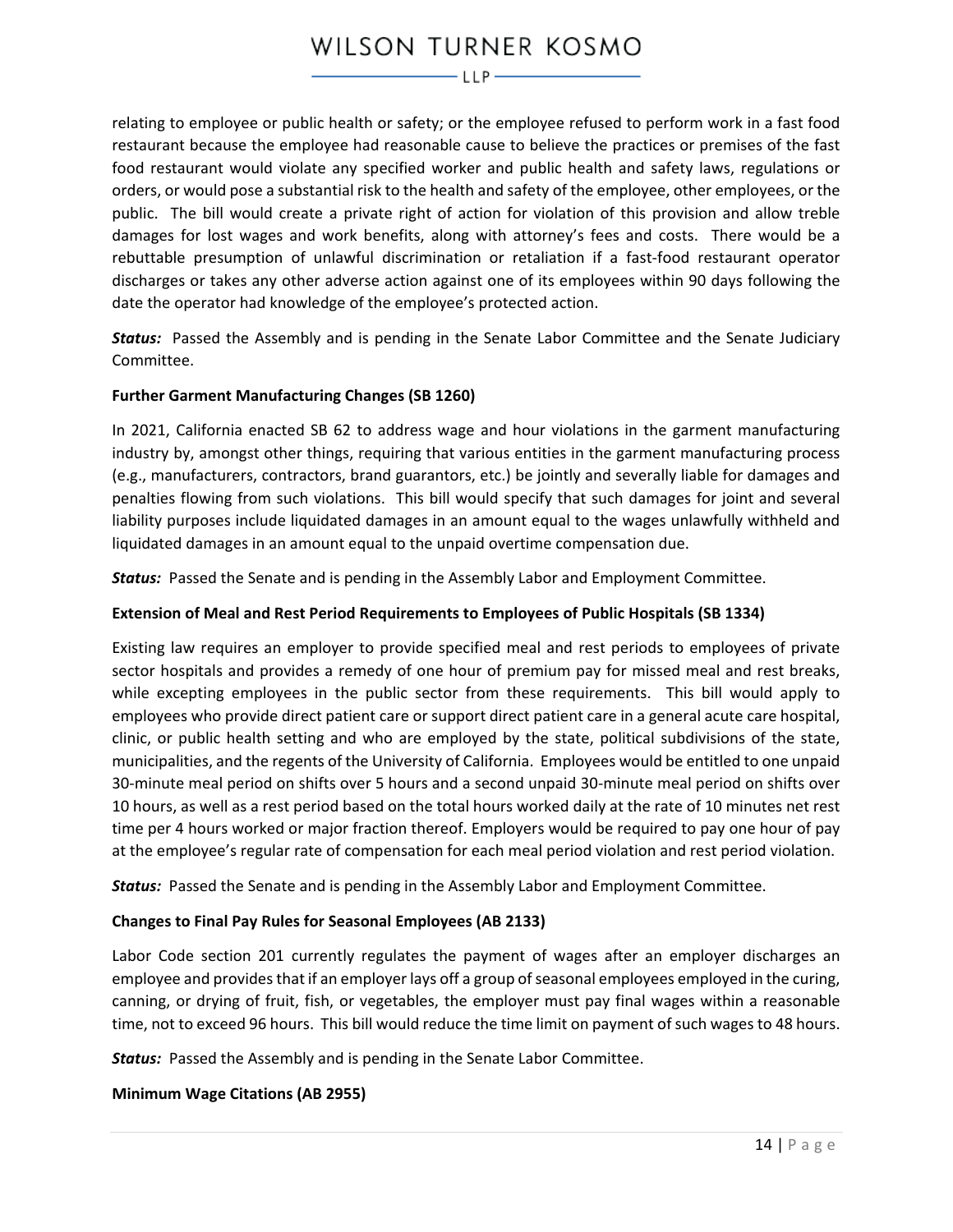$-LLP$ 

Labor Code section 1197.1 authorizes the Labor Commissioner to issue a citation for payment of less than the minimum wage. The citation must be in writing and describe the nature of the violation. This bill would require each citation to also include the date of the violation.

*Status:* Unanimously passed the Assembly and is pending in the Senate.

#### <span id="page-14-0"></span>**Public Sector/Labor Relations**

#### **Penalties and Potential Liability for Discouraging Union Membership (SB 931)**

Government Code section 3550 currently prohibits a public employer from deterring or discouraging employees or applicants from becoming members of an employee organization, authorizing representation by an employee organization, or authorizing dues or fees to an employee organization. This bill would authorize an employee organization to bring a claim before the Public Employment Relations Board alleging violation of these rules and would establishing a civil penalty up to \$1000 for each affected employee, not to exceed \$100,000 in total, to be deposited in the General Fund. The bill would instruct the Board to award attorney's fees and costs to a prevailing employee organization unless the Board finds the claim was frivolous, unreasonable, or groundless when brought, or the employee organization continued to litigate after it clearly became so.

*Status:* Passed the Senate and is pending in the Assembly Judiciary and Public Employment and Retirement Committees.

#### **New Labor Relations Rules for Agricultural Employers (AB 2183)**

This bill makes several changes to regulation of labor relations for agricultural employees. First, it would allow a labor organization to obtain an agricultural employer's employee list upon notice of an intention to organize. The employer would have to submit an employee list to the Agricultural Labor Relations Board within five days from the date of filing the notice and, if the employer contends the unit named in the notice is inappropriate, the employer will have to submit written arguments in support of its contention. The bill would also permit agricultural employees, as an alternative to holding a secret ballot election, to select labor representatives through representation ballot card election by submitting cards signed by majority of employees in a bargaining unit. It would create civil penalties for employers who commit unfair labor practices of up to \$10,000. The bill would also require an employer who appeals or petitions for writ of review of any order of the board involving make-whole, backpay or other monetary awards to employees to post an appeal bond in the amount of the entire economic value of the order.

*Status***:** Passed the Assembly and is pending in the Senate.

#### <span id="page-14-1"></span>**State-Provided Benefits**

#### **Increase Paid Family Leave Benefits (SB 951)**

To address concerns the current Paid Family Leave benefits paid by the state Disability Fund are insufficient to enable many lower wage workers to take family leave, this bill would increase the weekly benefits from 60% to up to 90% of an employee's wages (subject to certain caps). These increased benefits would begin January 1, 2025. The bill would also remove a limitation on workers' contributions to the Unemployment Compensation Disability Fund. This is a modified version of AB 123, which passed the Legislature last year but was vetoed by the Governor.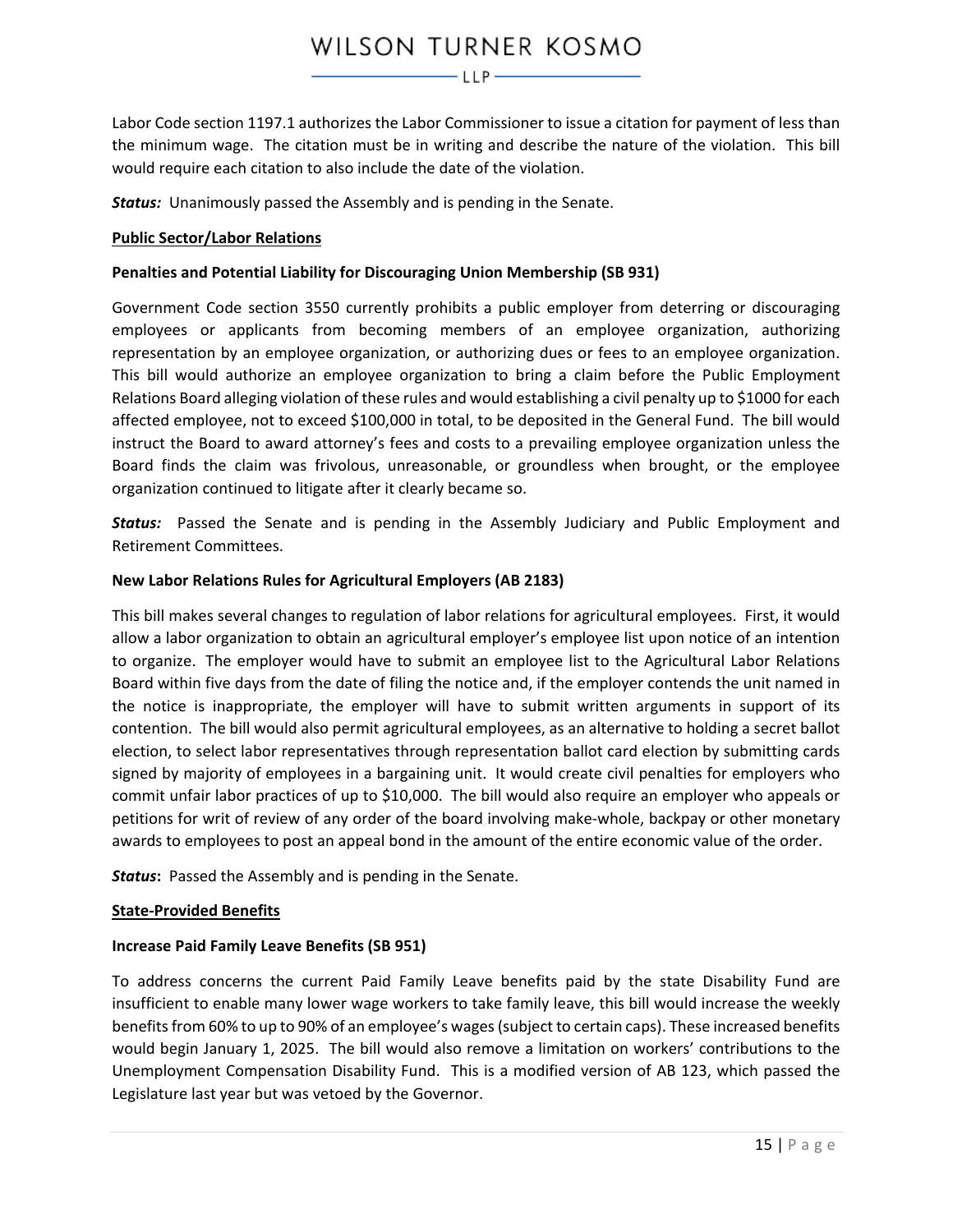# WILSON TURNER KOSMO  $-\mathsf{LLP}-$

*Status:* Passed the Senate and is pending in the Assembly Insurance Committee.

#### **Workers' Compensation Coverage for Hospital Employees (SB 213)**

This bill would define "injury" for workers' compensation purposes regarding hospital employees providing direct patient care in acute care hospitals to include infectious diseases, cancer, musculoskeletal injuries, post-traumatic stress disorder, asthma or COVID-19. It would create a rebuttable presumption these injuries arose out of the course and scope of employment, with the presumption extending for specified periods after the employee's termination of employment.

*Status:* Passed the Senate and is pending in the Assembly Insurance Committee.

#### **Pilot Program Regarding Unemployment Assistance for Undocumented Workers (AB 2847)**

Existing law prohibits payment of unemployment compensation benefits to a person who is not a citizen or national of the United States, unless that person is lawfully admitted for permanent residence, was lawfully present for the purposes of performing work, or was permanently residing in the United States under color of law. This bill would establish, until January 1, 2025, the "Excluded Workers Pilot Program" to provide income assistance to excluded workers who are not eligible for state or federal unemployment benefits. The bill would apply to individuals who reside in California and who performed at least 93 hours of work or earned at least \$1,300 in gross wages over the course of three calendar months (which do not need to be consecutive) for work performed in California within the 12 months preceding their application for benefits. The bill would make individuals eligible to receive \$300 per week for each week of unemployment between January 1, 2024 and December 31, 2024, up to a maximum of 20 weeks. The bill would require a separate appropriation by the Legislature of sufficient funds to carry out the program.

*Status:* Passed the Assembly and is pending in the Senate.

#### **Treatment by Licensed Clinical Social Workers under Workers' Compensation (SB 1002)**

Existing workers' compensation law requires employers to provide medical services reasonably required to cure or relieve an injured worker from the effects of covered injuries. This bill would expand the meaning of medical treatment to include the services of a licensed clinical social worker (LCSW) and would authorize an employer to provide an employee with access to an LCSW. The bill would authorize medical provider networks to add LCSWs as providers and would prohibit an LCSW form determining disability, as specified.

*Status:* Unanimously passed the Senate and is pending in the Assembly Insurance Committee.

#### **Changes to Workers' Compensation Liability Presumptions, Coverage, and Penalties (SB 1127)**

Existing law provides that if an employer does not reject liability within 90 days after receiving an injured employee's claim form, an injury is presumed compensable under the workers' compensation system. This bill would reduce that period to 60 days, except for certain injuries for law enforcement or first responders, in which case the time period would be reduced to 30 days. In addition, the bill would increase the number of compensable weeks for specified firefighters and peace officers for illness or injury related to cancer from 104 weeks to 240 weeks. Finally, the bill would increase the penalty for unreasonably rejecting specified claims for law enforcement or first responders from the current amount (25% of the unreasonably delayed or refused claim or a minimum of \$10,000) to five times the amount of the benefits unreasonably delayed, up to a maximum of \$100,000.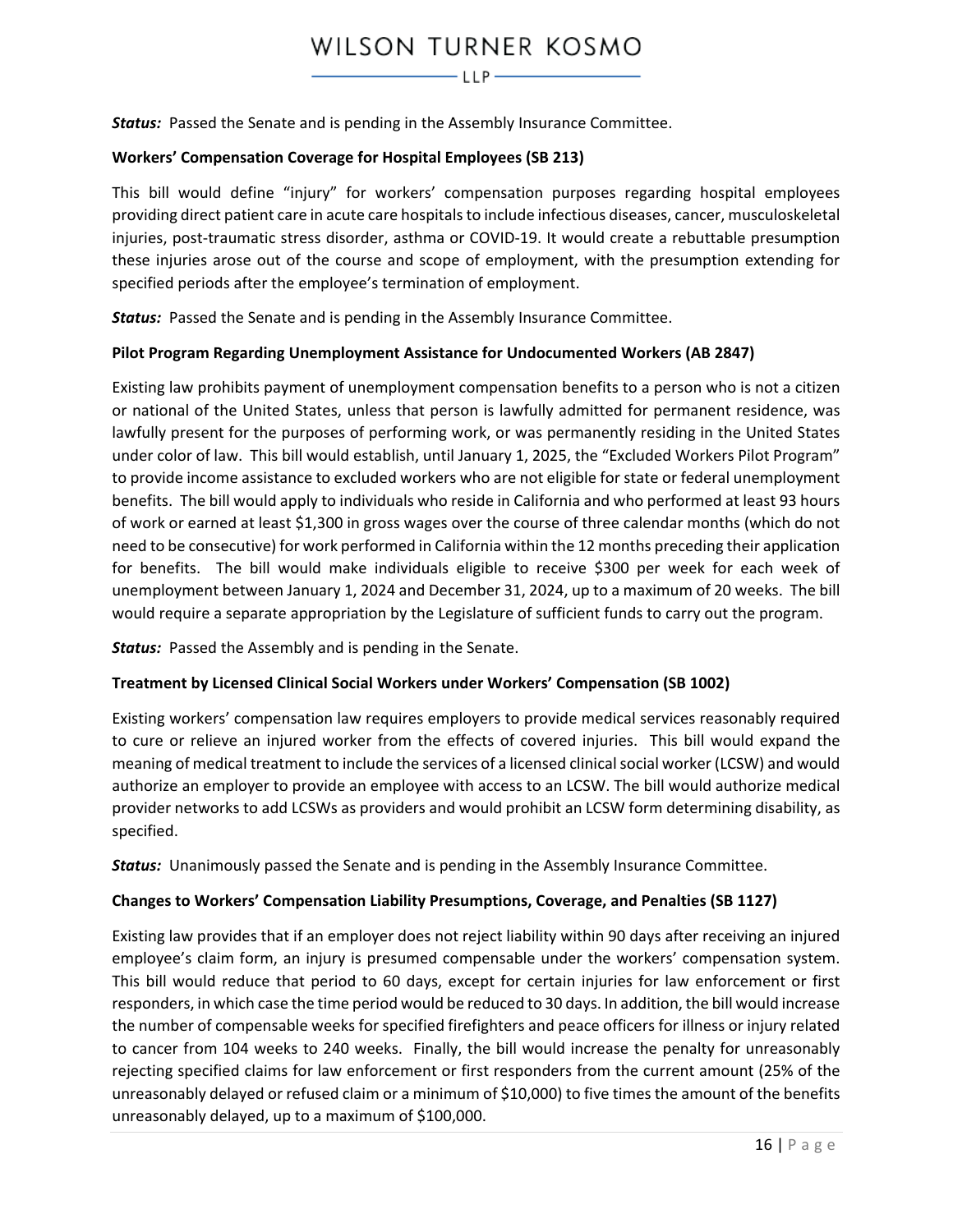*Status:* Passed the Senate and is pending in the Assembly Insurance Committee.

# **Extension of Provisions for Electronic Application for Work Sharing Program Under Unemployment Insurance Law (AB 1854)**

Existing unemployment compensation law deems an employee unemployed in any week if the employee works less than their usual weekly hours of work because of the employer's participation in a work sharing plan that meets specified requirements, pursuant to which the employer, in lieu of a layoff, reduces employment and stabilizes the workforce. Existing law creates an alternative process for submitting and approving employer work sharing plan applications, allowing applications to be submitted electronically. This law is in effect until January 1, 2024. This bill would extend these provisions indefinitely.

*Status:* Unanimously passed the Assembly and is pending in the Senate Labor Committee.

#### <span id="page-16-1"></span>**Miscellaneous**

#### **Call Center Job Protections (AB 1601)**

This bill would require employers (as defined) of customer service employees working in a call center to provide at least 120 days' notice to the Labor Commissioner before relocating the call center from California to a foreign country. If a violation occurs, the Labor Commissioner would be authorized to award either a civil penalty up to \$10,000 for every day of violation, or to award damages proportionate to the impact on the community as determined by a community impact study, for which the employer shall pay.

The Labor Commissioner will also compile and publish a list of employers providing notice regarding an intent to relocate, and the list will be made available to specified state entities. Employers appearing on the list will be ineligible for state grants, state-guaranteed loans, or tax benefits for five years after the date that the list is published and would be required to remit the unamortized value of any existing grant, guaranteed loan, or tax benefit, as specified.

It would also require that private entities that have contracted with the state of California for call center services as of January 1, 2023 ensure that a certain percentage of services are performed in California.

Similar bills (AB 1677 in 2019 and AB 2317 in 2020) have previously stalled.

*Status:* Passed the Assembly and is pending in the Senate.

#### <span id="page-16-0"></span>**Public Access to Employer Restrooms (AB 1632)**

Since 2005, 17 states have passed laws requiring businesses to allow members of the public experiencing a medical emergency to use employee-only restrooms. AB 1632 would enact a similar requirement in California.

Accordingly, places of business open to the public for the sale of goods and that have a toilet facility for their employees would need to permit certain individuals who are lawfully on the business' premises to use that toilet facility during business hours, even if the business does not normally allow public usage of the employee restrooms. Such access would need to be provided if all of the following conditions are met: (1) the individual requesting access has an "eligible medical condition" or uses an ostomy bag; (2) three or more employees are working onsite when the employee requests access; (3) the employee toilet facility is not located in an area where access would create an obvious health/safety risk to the requesting individual or an obvious security risk to the place of business; (4) use of the employee toilet facility would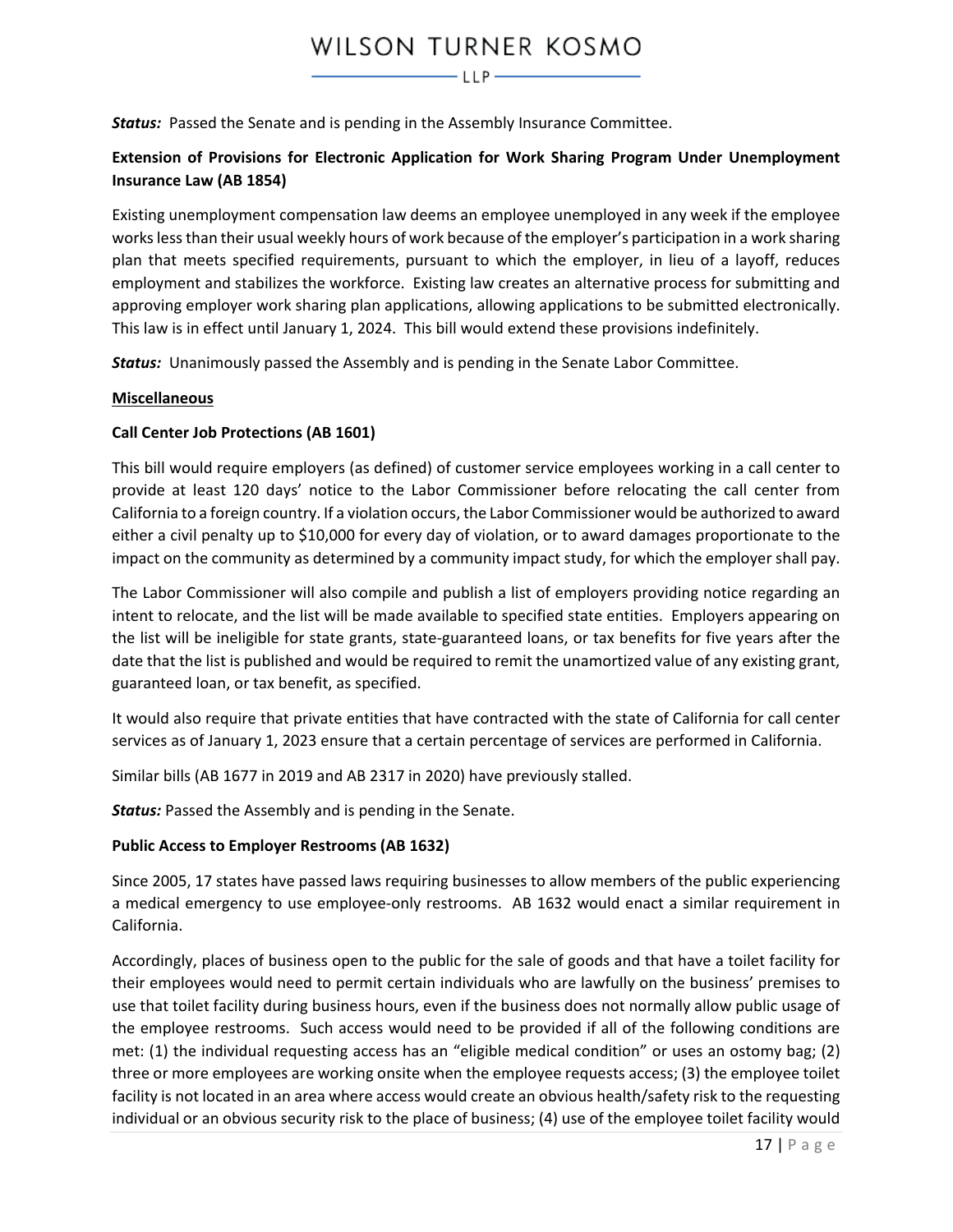not create an obvious risk or safety risk to the requesting individual; and (5) a public restroom is not otherwise immediately accessible.

"Eligible medical condition" would be defined as Chron's disease, ulcerative colitis, other inflammatory bowel disease, irritable bowel syndrome, or another medication condition that requires immediate access to a toilet facility.

Businesses would be permitted to require the individual to present reasonable evidence of an eligible medical condition or the use of an ostomy device. Such evidence would include a signed statement issued to the requesting individual by a physician, nurse practitioner or physician assistant on a form to be developed by California's State Department of Public Health. Businesses also would not be required to make any physical changes to the employee toilet facility to comply with this bill, and these employee toilet facilities would not be considered "places of public accommodation" for purposes of state disability law.

The Public Health Department would be solely responsible for enforcing these provisions (i.e., there would be no private civil action allowed), and violations would result in civil statutory penalties up to \$100 per violation. Places of businesses would only be civilly liable for willful or grossly negligent violations. Employees of a business would not be subject to civilly liable, nor could they be discharged or subjected to other disciplinary action by their employer for any violations of these new access requirements.

**Status:** Unanimously passed the Assembly and is pending in the Senate.

## **New Lease Disclosure Requirements Regarding Employee Parking (AB 2206)**

To combat air pollution and promote alternative transportation, Health and Safety Code section 43845 presently requires that in certain "air basins designated as a nonattainment area," employers with 50 or more employees that provide a parking subsidy to employees must also offer a "parking cash out program" to employees that do not use this parking. However, the fact that many commercial leases simply bundle parking with other services in the lease rather than separately designating the cost of parking spots has made it difficult for employers to calculate and pay out this subsidy. This reality has also made it difficult for the state agencies to enforce the law's requirements, including penalizing employers who were not paying this parking cash out programs.

To overcome these problems, this bill would require that for leases entered into or renewed after January 1, 2023, the lessor shall list the market-rate (as defined) parking costs as a separate line item in the lease or provide a list of parking costs to the employer within 30 days after the lease is entered into or renewed. Whereas previously employers were not specifically required to provide a parking cash-out program unless the parking costs were specifically enumerated, employers would now be required to maintain such a program even if the lessor did not comply with the new requirement to separately identify the market rate parking costs. It would also require the employer, upon request by the employee, to provide the parking cost information received from the lessor, but it would not otherwise create a right for an employee to access, review or challenge a lease or a proposed lease.

*Status:* Passed the Assembly and is pending in the Senate Transportation Committee.

**Tax Credits for Hiring Homeless of Foster Youth (SB 1484)**